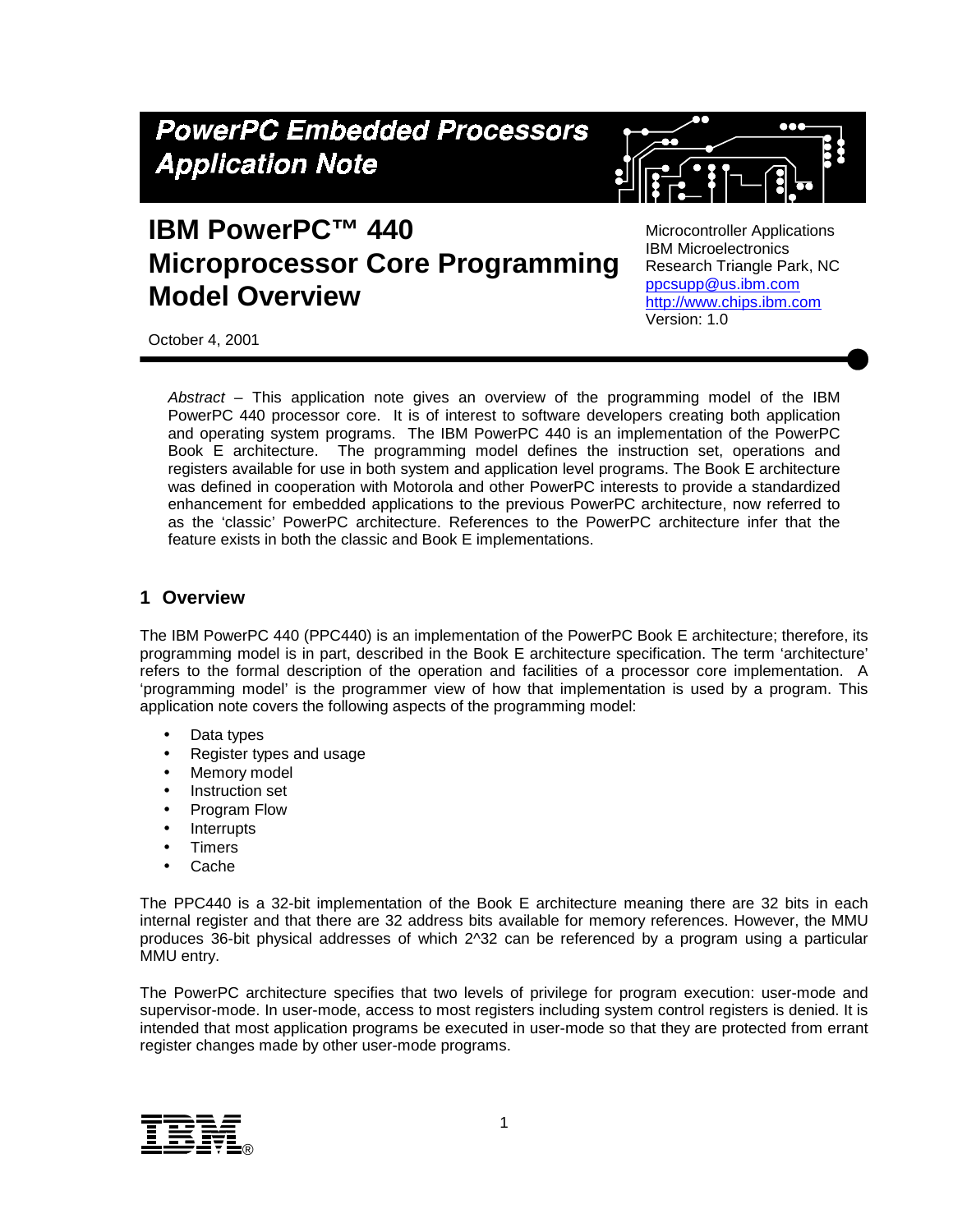Book E provides for binary compatibility for 32-bit PowerPC application programs. Thus, existing application code, which uses only the instructions defined by the User Instruction Set Architecture book of the classic PowerPC architecture, will execute without modification on PowerPC Book E implementations. Book E specifies that binary instruction compatibility not necessarily be provided for privileged (supervisormode) PowerPC instructions.

# **2 Data Types and Alignment**

The PowerPC architecture defines scalar (integer) data type sizes as shown in Table 1.

| Data type  | Size (bytes) |
|------------|--------------|
| Byte       |              |
| Halfword   | 2            |
| Word       |              |
| Doubleword | 8            |
| Quadword   | 16           |
| String     | 1 – 128      |

**Table 1 - PowerPC Scalar Data Types**

Although not a data type used by the load or store integer instructions, a quadword is defined to have a size of 16 bytes. The doubleword type is available only in 64-bit implementations and is shown for completeness. Since the PPC440 is a 32-bit implementation, it is not available in its programming model.

# **3 Register Types and Usage**

The PowerPC architecture defines five register types: General Purpose, Special Purpose, Device Control, Machine State, and Condition. All register, address bus and data bus numbering in IBM implementations of the PowerPC architecture follow the convention of labeling the most significant bit as bit 0 (zero).

Table 2 lists the registers available to programs executing in user-mode.

| <b>Register</b> | <b>Type</b> | <b>Used for:</b>                  |
|-----------------|-------------|-----------------------------------|
| GPR0-GPR31      | <b>GPR</b>  | General-Purpose Registers         |
| CR.             | CR          | <b>Condition Register</b>         |
| <b>XER</b>      | <b>SPR</b>  | <b>Integer Exception Register</b> |
| LR              | <b>SPR</b>  | <b>Link Register</b>              |
| <b>CTR</b>      | <b>SPR</b>  | <b>Count Register</b>             |
| SPRG4 - SPRG7   | <b>SPR</b>  | Special Purpose Registers General |
| USPRG0          | <b>SPR</b>  | User Special Purpose Register 0   |
| <b>TBU</b>      | <b>SPR</b>  | Time Base - Upper 32-bits         |
| TBL             | <b>SPR</b>  | Time Base - Lower 32-bits         |

**Table 2 - PowerPC 440 User-mode Registers**

The PPC440 has a register file of thirty-two 32-bit wide general-purpose registers (GPR). GPRs are used as the target and source for all arithmetic and logical operations, as well as for load and store accesses to storage. In order to use a value that is in storage, it must be read into a GPR using one of the load

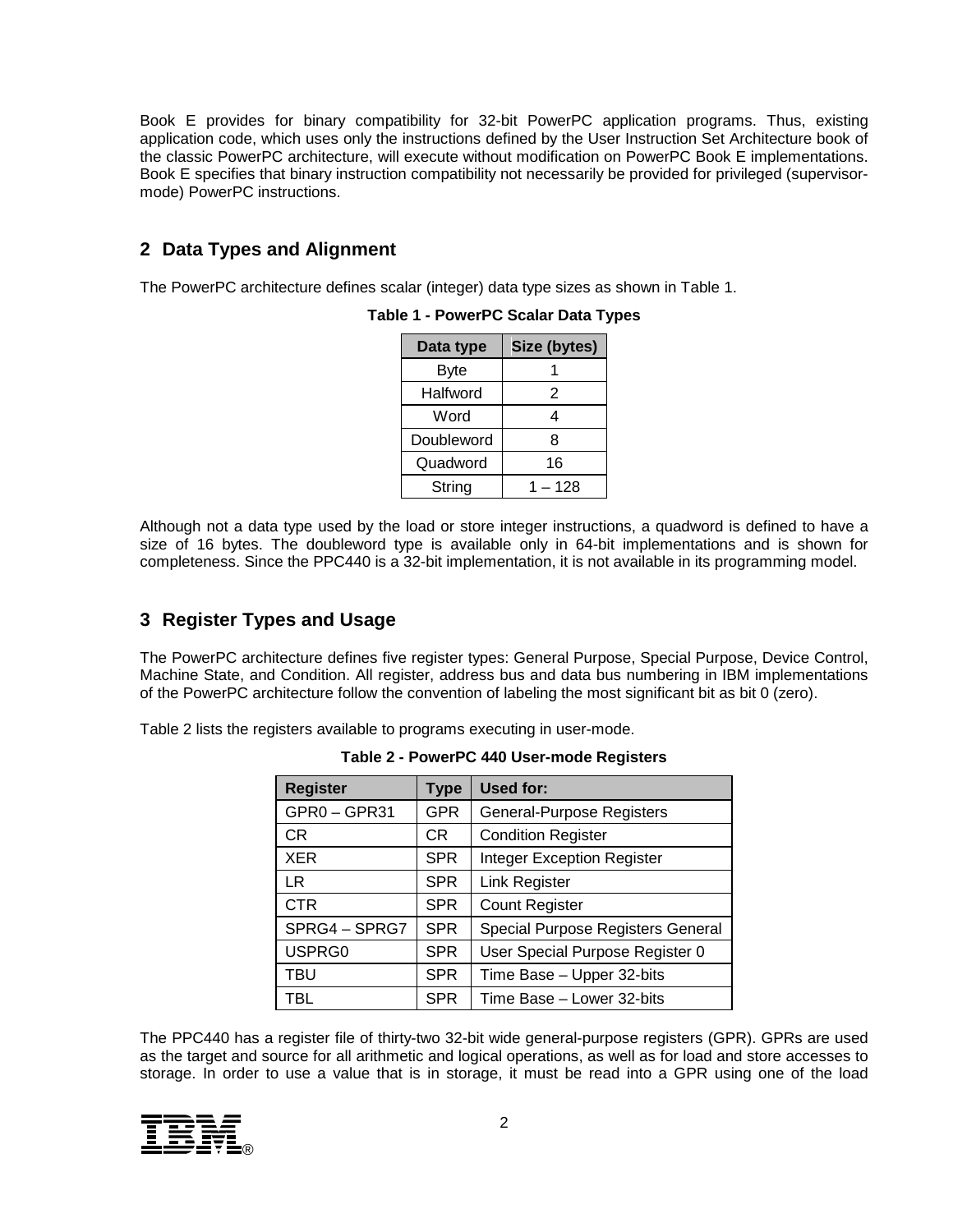instructions. Likewise, to save a value to memory, a store of a GPR's contents would be performed using one of the store instructions.

The GPRs are also used as targets and sources for most of the instructions that read and write the other register types. In other words, access to Special Purpose Registers, Device Control Registers, the Machine State Register, and the Condition Register is through GPRs

Only the Condition Register (CR) is of the condition register type. CR reflects the result of arithmetic and logical instruction execution into four bits: Equal, Greater Than, Less Than and Summary Overflow. These bits can then be used to control program flow with conditional branches. The CR consists of eight 4-bit CR fields, CR0 – CR7. Having multiple fields improves performance by allowing the combined testing of the results from multiple compares into a single conditional branch. It also helps to avoid blocking by the PPC440's multiple execution units which otherwise might occur due to contention for access. An explicit form of each arithmetic and logical instruction enables updating of the CR0 condition register field. The "record" form of instructions is specified by appending a "." (a period), to the basic instruction mnemonic. The CR is accessible to code executing in either the user or supervisor-mode.

The Special Purpose Register (SPR) type is for registers used in configuring and monitoring of processor resources and instruction execution results. Most SPRs may not be accessed while in user-mode. Table 2 shows the SPRs that user-mode programs may access either directly or indirectly. SPRs are directly accessed using the **mtspr** (move to special purpose register) and **mfspr** (move from special purpose register) instructions. Privileged SPRs are used to control additional processor resources such as the debug facilities, timers, interrupts, memory management and caches.

Certain SPRs may be indirectly accessed as a side effect of the execution of instructions. For example, the Integer Exception Register (XER) is an SPR that is updated with arithmetic status information such as carry and overflows after execution of certain versions of integer arithmetic and shift instructions.

The Link Register (LR) is an SPR used for support of subroutine execution. For example, to go to a subroutine, use the **bl** (branch and link) instruction to branch to the subroutine. This places the address of the instruction that follows the **bl** into LR. Later, when it is time to return from the subroutine, executing the **blr** (branch to link register) instruction uses the contents of the LR to branch back to the main program. If nested subroutines are called, the Link Register (LR) will need to be saved before each call to the next subroutine and then restored before branching back to calling subroutine.

The Count Register (CTR) is an SPR that is used either as a loop counter that is decremented and tested by certain branch instructions, or as to specify the target address for the **bcctr** (branch conditional to CTR) instruction. The **bcctr** instruction can therefore be used to branch to any 32-bit address. The CTR is written from a GPR by using the **mtspr** instruction. Extended mnemonics are shorthand versions of actual instructions that assemblers recognize in order to simplify writing assembly language programs. For example **mtspr ctr,r4** is equivalent to the extended mnemonic **mtctr r4**. Similar instructions are available for accessing most of the SPRs.

The Special Purpose Registers General (SPRG4-SPRG7, USPRG0) are a special case of SPRs. They are accessible by both user-mode as well as supervisor-mode programs. However, SPRG4-SPRG7 can only be read in user-mode. USPRG0 can be either read or written in user-mode. These registers are provided for general purpose, system-dependent software use. An example is use by an operating system to save the values of GPRs during interrupt handlers or to pass read only values to user-mode programs. The **mfspr** instruction transfers a value into a GPR from an SPR. Conversely the **mtspr** instruction is used to write a value to USPRG0.

The Time Base is a 64-bit incrementer that is an architecturally required resource for all PowerPC implementations. Book E standardizes implementation access methods and instructions. The Time Base consists of two cascaded 32-bit counters. The Time Base Upper (TBU) register accesses the upper 32-

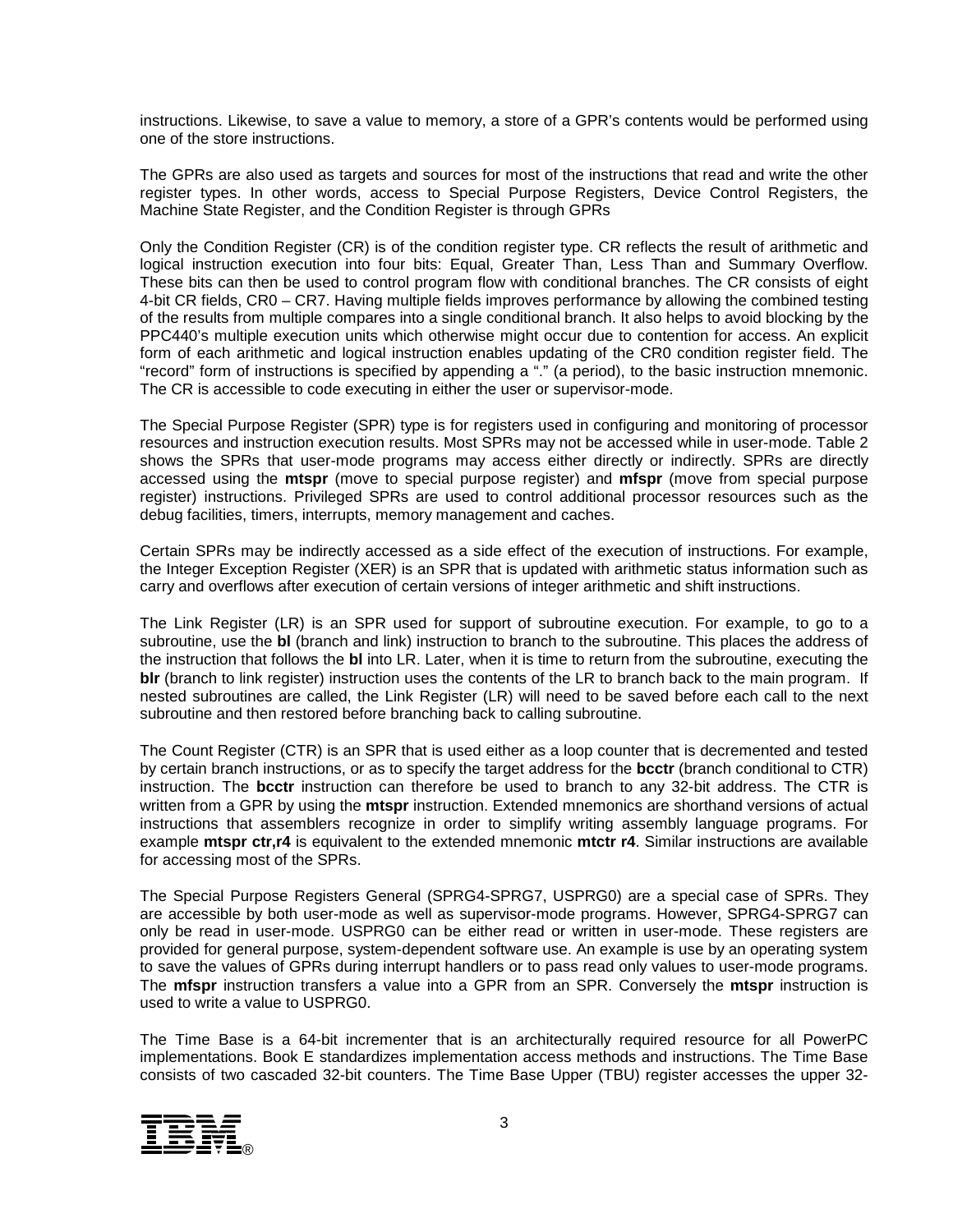bits and the Time Base Lower (TBL) register accesses the lower 32-bits. User-mode programs may only read the time base registers using the **mfspr** instruction. Information that is more detailed will be presented in the timer discussion.

The Machine State Register (MSR) is its own unique machine state register type. Access to it is only allowed while executing in the supervisor-mode. It controls the state of the configuration and state of the processor. The MSR can be written from a GPR using the **mtmsr** (move to machine state register) instruction. The contents of the MSR can be read into a GPR using the **mfmsr** (move from machine state register) instruction. The MSR[EE] bit can be set or cleared atomically using the **wrtee** (write external enable) or **wrteei** (write external enable immediate) instructions. The MSR contents are also automatically saved, altered, and restored by the interrupt-handling mechanism.

Device Control Registers (DCR) are implementation specific integrated peripheral control and status registers that are attached to the Device Control bus. DCRs may be used to control various on-chip system functions, such as the operation of on-chip buses, peripherals, and certain processor core behaviors. They are on-chip registers that exist architecturally and physically outside the PPC440 core, and thus are not specified by the Book-E Enhanced PowerPC Architecture. Rather, PowerPC Book-E defines the existence of DCR address space and the instructions used to access the DCRs, the **mtdcr**  (move to device control register) and **mfdcr** (move from device control register) instructions.

All other registers in the PPC440 are privileged and may only be accessed while a program is executing in supervisor-mode. An attempt to execute a privileged instruction or to access a privileged register while in user-mode causes a Privileged Instruction exception type Program Interrupt to occur.

#### **4 Memory Model**

The PPC440 uses 32-bit effective addresses that are translated to 41-bit virtual addresses and then to 36 bit real (physical) addresses, which provides a 64 GB real address space. The Memory Management Unit may not be disabled, so address translation and attribute controls are always in effect. It implements address mapping and attribute control for up to 64 simultaneously active memory page definitions.

Maintenance of TLB entries is completely under software control as there is no hardware assisted page table lookups. System software determines the TLB entry replacement strategy and the format and use of any page table information. A TLB entry contains all of the information required to identify the page, specify the address translation, control the access permissions, and designate the storage attributes.

Eight memory page sizes (1KB, 4KB, 16KB, 64KB, 256KB, 1MB, 16MB, 256MB) are simultaneously supported, such that at any given time the TLB can contain entries for any combination of page sizes. Each TLB entry provides separate user-mode and supervisor-mode read, write, and execute permission controls for the memory page associated with the entry. Each region also has write-through, caching inhibition, speculative access, and byte order (endianness) storage attribute controls. Four user-definable storage attribute controls are also available for use as desired by a PPC440 based design.

TLB entries can be specified that create 1:1 mappings from effective (virtual) to real (physical) addresses. This can be useful for simplified management of a system's memory map, or when virtual memory page swapping techniques are not needed. An attempt to access an address for which no TLB entry exists causes either an Instruction (for fetches), or Data (for load/store accesses), TLB Error exception.

The TLB management instructions are used to read and write entries of the TLB array, and search the TLB array for an entry that translates a given virtual address. The TLB is managed by using the privileged instructions listed in table 3.

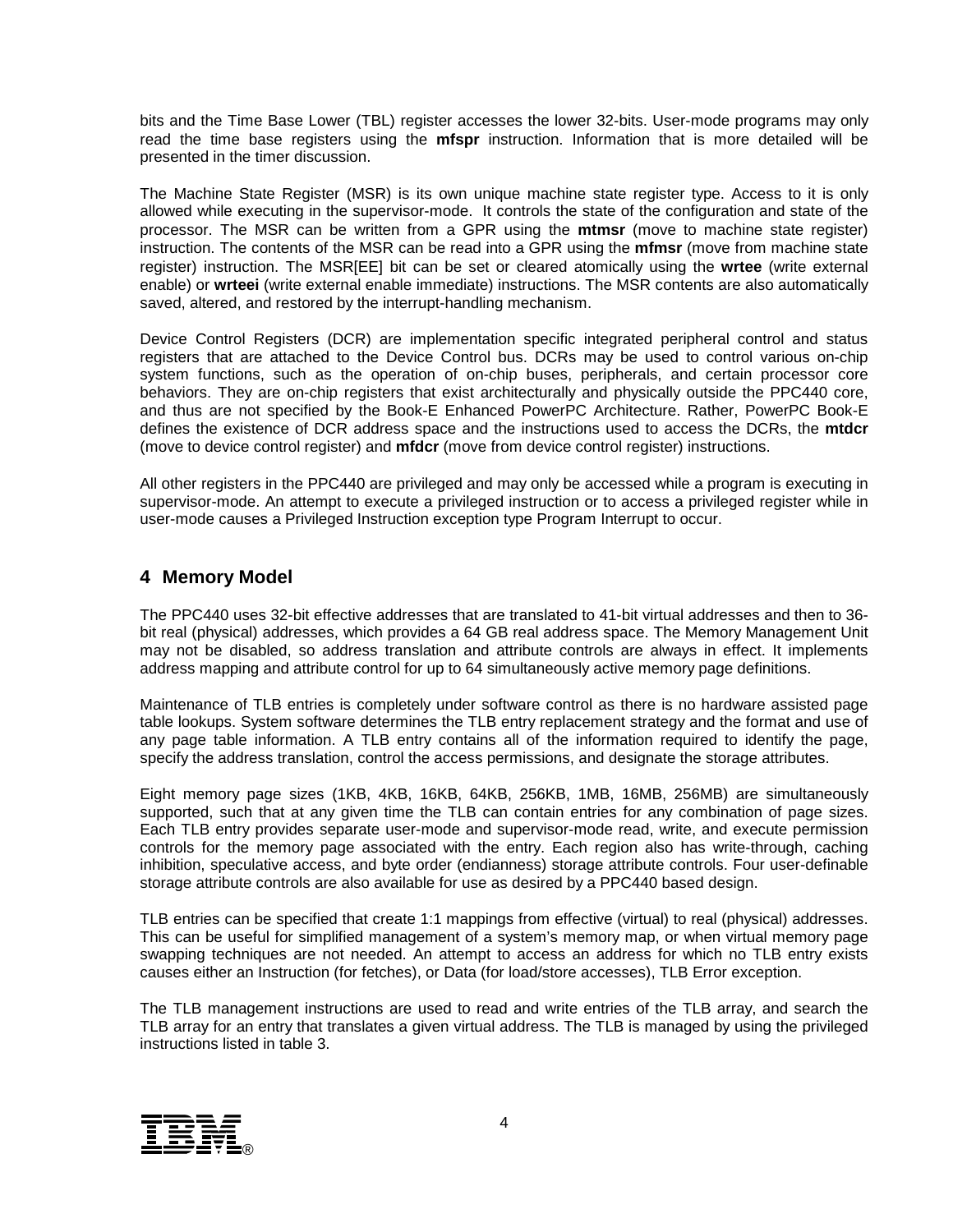| <b>Instruction</b>         | Used for:                                                  |
|----------------------------|------------------------------------------------------------|
| tlbre                      | Reading a TLB entry                                        |
| $t$ lbsx $\lceil . \rceil$ | TLB search – finds an entry for the specified address      |
| tlbsync                    | Synchronizes multiprocessor TLBs - treated as no-operation |
| tlbwe                      | Writing a TLB entry                                        |

#### **Table 3 - PowerPC 440 MMU Control Instructions**

## **5 Instruction Set**

The PowerPC Book E architecture defines the required instructions, their mnemonics and operation so that porting code among various PowerPC implementations is straightforward. Some instructions in the architecture are optional; therefore, implementations do not have to support them. For example, the PPC440 does not have support for floating-point in the processor core. Therefore, unless an auxiliary processor that implements floating-point instructions is attached, the floating-point registers are not available.

In the PPC440's 32-bit implementation of Book E architecture, all instructions are 32-bits in size. The first six bits, b0 – b5 define the primary opcode. The remaining 26 bits are used for operands which define source and target registers, immediate values, address offsets, etc. All instructions execute in 1 cycle except for divides, multiplies (3 cycle latency and single cycle throughput) and load/store multiples (1 cycle per word if cached). Branch and condition register logical instructions can execute in zero cycles if folded, i.e. overlapped with a previous instruction's execution. Since the PPC440 has a dual-issue instruction pipeline, more than one instruction can be completed per cycle.

The PowerPC Book-E architecture provides for allocated instructions, which are instructions available for implementation-dependent and/or application-specific purposes. Specific allocated instructions are not defined as part of the PowerPC Book-E architecture. The PPC440 does implement a number of them, which architecturally, are considered allocated instructions, since they use opcodes that are within the allocated class of instructions. However, all of the allocated instructions that are implemented within the PPC440 core are "standard" for IBM's 4xx family of PowerPC embedded controllers and so, are not unique to the PPC440.

Table 4 shows the PPC440 instruction types organized by functional categories.

| <b>Functional Category</b>        | <b>Instruction Types</b>                                                                                         |
|-----------------------------------|------------------------------------------------------------------------------------------------------------------|
| <b>Integer Storage Access</b>     | load, store                                                                                                      |
| Integer Arithmetic                | add, subtract, multiply, divide, negate                                                                          |
| Integer Logical                   | and, andc, or, orc, xor, nand, nor, xnor, extend sign, count leading zeros                                       |
| Integer Compare                   | compare, compare logical                                                                                         |
| Integer Trap                      | trap                                                                                                             |
| Integer Rotate                    | rotate and insert, rotate and mask                                                                               |
| Integer Shift                     | shift left, shift right, shift right algebraic                                                                   |
| <b>Branch</b>                     | branch, branch conditional, branch to link, branch to count                                                      |
| <b>Condition Register Logical</b> | crand, crandc, cror, crorc, crnand, crnor, crxor, crxnor                                                         |
| Register Management               | Move to/from SPR, move to/from DCR, move to/from MSR, write to external<br>interrupt enable bit, move to/from CR |

| <b>Table 4 - PowerPC 440 Instruction Categories</b> |  |  |
|-----------------------------------------------------|--|--|
|                                                     |  |  |

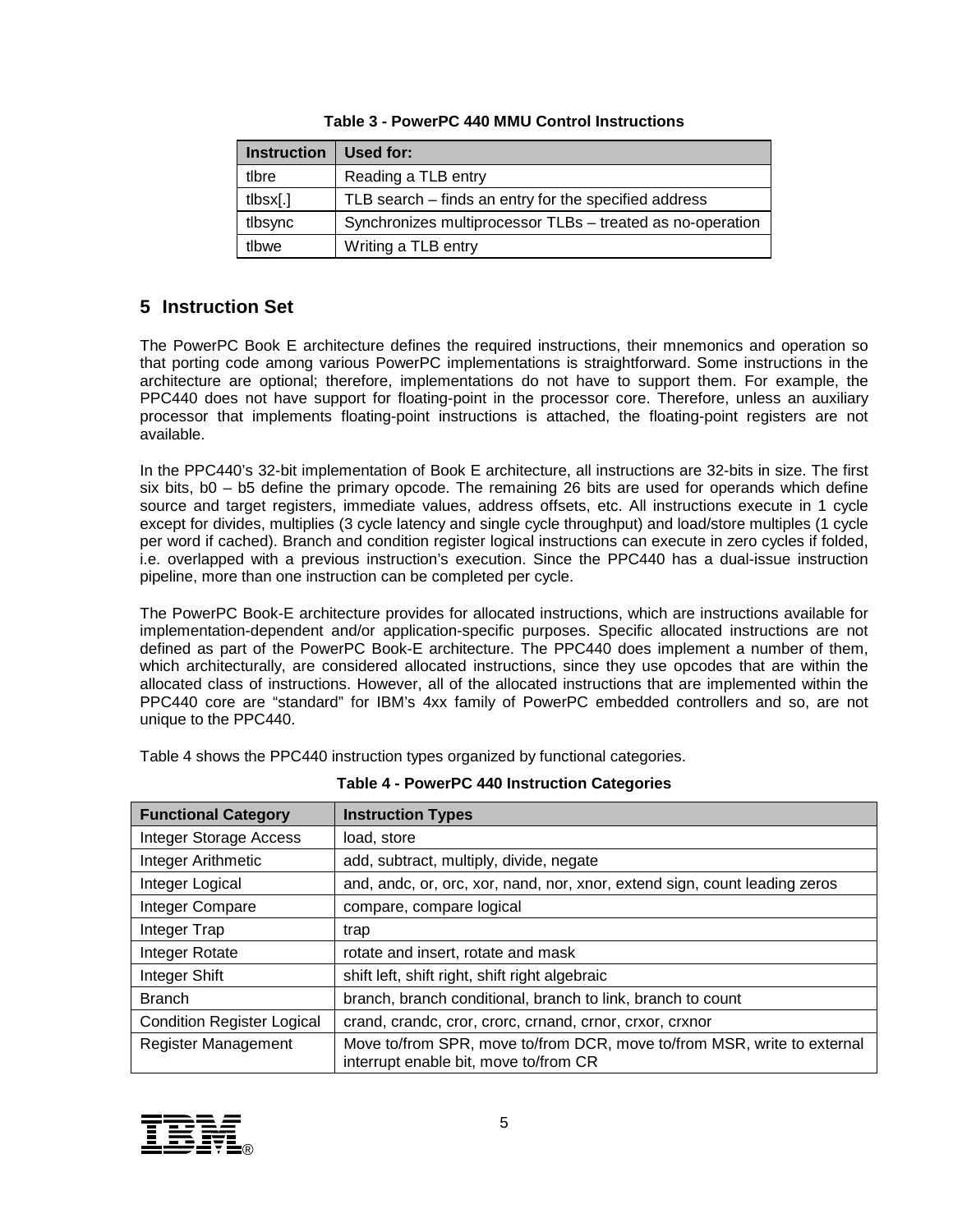| System Linkage                       | System call, return from interrupt, return from critical interrupt                                                          |
|--------------------------------------|-----------------------------------------------------------------------------------------------------------------------------|
| Processor Synchronization            | Instruction synchronize                                                                                                     |
| Cache Management                     | Data allocate, data invalidate, data touch, data zero, data flush, data store,<br>instruction invalidate, instruction touch |
| <b>TLB Management</b>                | Read, write, search, synchronize                                                                                            |
| Storage Synchronization              | Memory synchronize, memory barrier                                                                                          |
| <b>Allocated Arithmetic</b>          | Multiply-accumulate, negative multiply-accumulate, multiply halfword                                                        |
| Allocated Logical                    | Detect left-most zero byte                                                                                                  |
| <b>Allocated Cache</b><br>Management | Data congruence-class invalidate, instruction Congruence-class invalidate                                                   |
| <b>Allocated Cache Debug</b>         | Data read, instruction read                                                                                                 |

# **6 Program Flow Control**

Programs can alter the sequential execution of instructions using the branch instructions. These instructions unconditionally or conditionally branch to a specified address. Conditional branch instructions test a condition code (LT, GT, EQ, SO) set in the CR by a previously executed instruction and branch accordingly. Conditional branch instructions can also decrement and test the Count Register (CTR) as an additional condition to a branch determination. The target address for a branch either is a displacement from the current instruction address, an absolute address, or contained in the LR or CTR. All branch instructions can optionally save a return address (the address of the instruction after the branch) in the Link Register (LR).

Table 5 lists the branch instructions in the PPC440. In the table, the syntax "[l]" indicates that the instruction has both a "link register update" form, which updates LR with the address of the instruction after the branch, and a "non-link register update" form. Similarly, the syntax "[a]" indicates that the instruction has both an "absolute address" form, in which the target address is formed directly using the immediate field specified as part of the instruction, and a "relative" form in which the target address is formed by adding the specified immediate field to the address of the branch instruction.

| <b>Instruction</b>   | Used for:                                         |
|----------------------|---------------------------------------------------|
| b[1][a]              | <b>Branch unconditionally</b>                     |
| <b>Bc[l][a]</b>      | <b>Branch conditionally</b>                       |
| bcctr <sup>[1]</sup> | Branch conditionally including CTR condition test |
| bclr[l]              | Branch conditionally to address in Link Register  |

#### **Table 5 - Program Flow Instructions**

As a form of program flow control, the storage synchronization instructions allow software to enforce ordering amongst the storage accesses caused by load and store instructions. By default, loads and stores are "weakly-ordered" in that the processor is architecturally permitted to perform loads and stores out-of-order with respect to their sequence within the instruction stream. However, if a storage synchronization instruction is executed, then all storage accesses needed by instructions prior to the synchronizing instruction must be performed prior to any storage accesses needed by instructions that come after the synchronizing instruction. Table 6 shows the storage synchronization instructions in the PPC440.

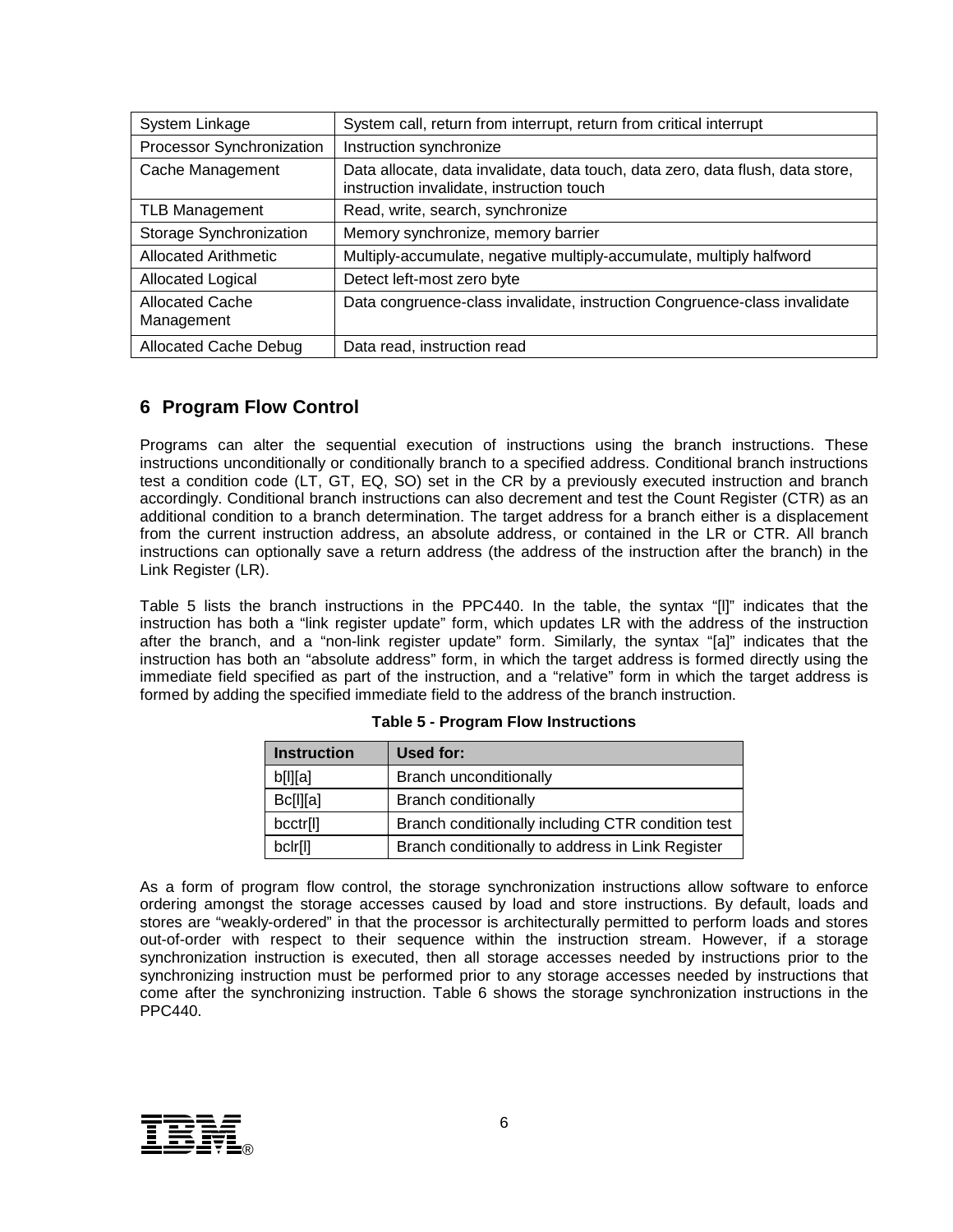#### **Table 6 - Storage Synchronization Instructions**

| Instruction $\vert$ Used for: |                                                              |
|-------------------------------|--------------------------------------------------------------|
| msync                         | Memory synchronize – ensures preceding instructions complete |
| mbar                          | Memory barrier – ensures preceding loads/stores complete     |

## **7 Register Access**

All register types other than the GPR type are examined and modified by being read and written to/from a GPR.

Table 7 shows the CR register access instructions **mtcr** and **mfcr** that are used to move the contents of a GPR to and from the CR register. The **mcrx** instruction is used to move the value in the XER register into the CR for later usage. The contents of a CR field may be copied to another CR field using **mcrf**.

**Table 7 - CR Register Access and Modification Instructions**

| <b>Instruction</b> | Used for:                                         |
|--------------------|---------------------------------------------------|
| mcrf               | Move Condition Register Field to another CR field |
| mcrxr              | Move to Condition Register field from XER         |
| mfcr               | Move From Condition Register to a GPR             |
| mtcrf              | Move to Condition Register Field from a GPR       |

Table 8 shows the instructions, which are used to access DCRs. DCRs, are used to read status information from and write configuration settings to peripherals. DCRs are read into a GPR using the **mfdcr** instruction. DCRs are written from a GPR using the **mtdcr** instruction.

#### **Table 8 - DCR Register Access Instructions**

| Instruction   Used for: |                          |
|-------------------------|--------------------------|
| mfdcr                   | Move from a DCR to a GPR |
| mtdcr                   | Move to a DCR from a GPR |

Table 9 shows the instructions used to access the MSR. The MSR contains processor status and operational controls. The MSR is read into a GPR using the **mfmsr** instruction. The MSR is written from a GPR using the **mtmsr** instruction. The MSR[EE] bit, which enables external interrupts, may be directly manipulated using the **wrtee** and **wrteei** instructions

| <b>Table 9 - MSR Register Access Instructions</b> |  |
|---------------------------------------------------|--|
|---------------------------------------------------|--|

| <b>Instruction</b> | Used for:                                                  |
|--------------------|------------------------------------------------------------|
| mfmsr              | Move From Machine State Register to a GPR                  |
| mtmsr              | Move To MSR from a GPR                                     |
| wrtee              | Write External Enable - enable/disable external interrupts |
| wrteei             | Write External Enable with an Immediate value              |

Table 10 shows the instructions used to access SPRs. SPRs are read into a GPR using the **mfspr**  instruction. SPRs are written from a GPR using the **mtspr** instruction.

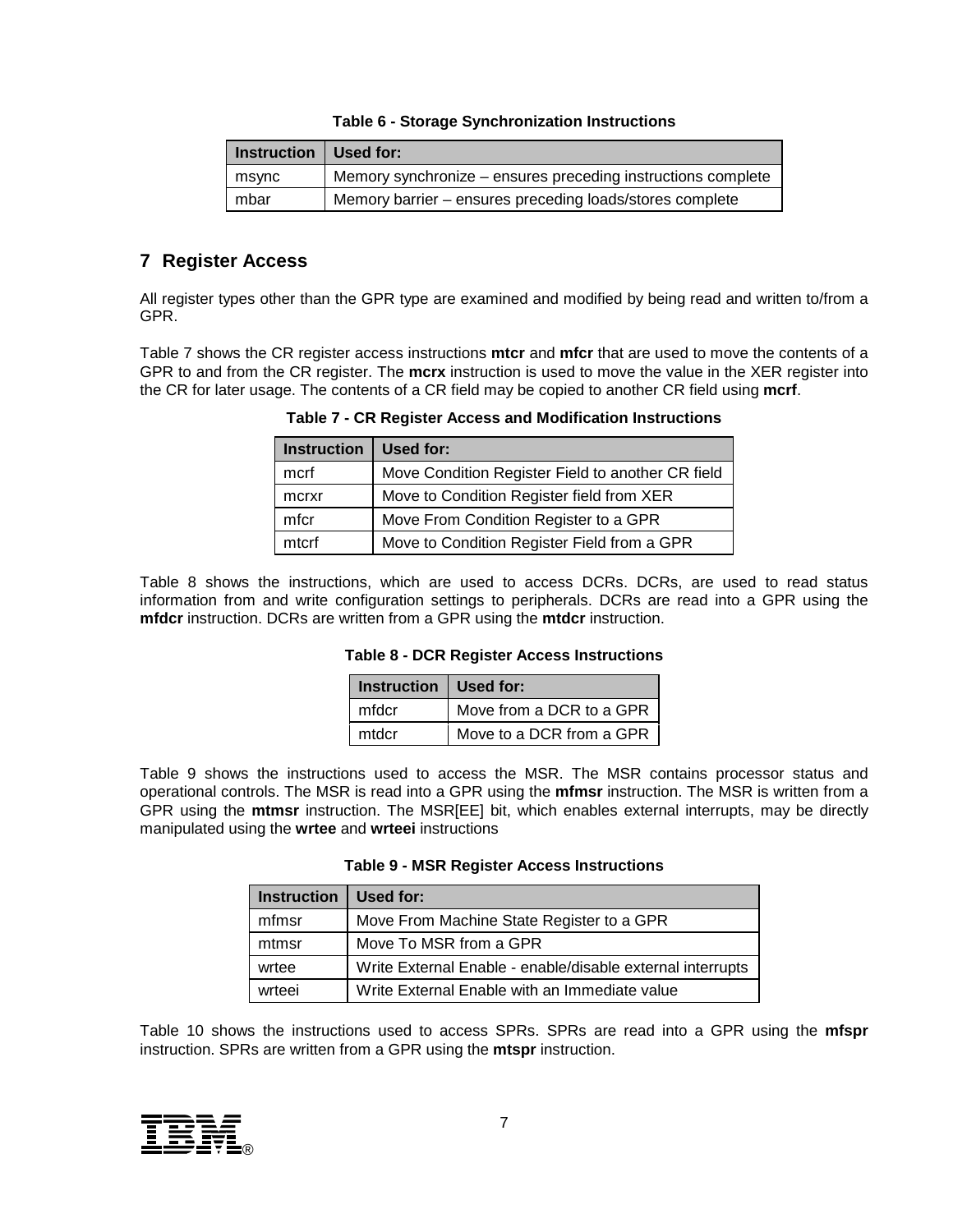|  | <b>Table 10 - SPR Register Access Instructions</b> |
|--|----------------------------------------------------|
|--|----------------------------------------------------|

| Instruction   Used for: |                                             |
|-------------------------|---------------------------------------------|
| mfspr                   | Move From Special Purpose Register to a GPR |
| mtspr                   | Move To Special Purpose Register from a GPR |

### **8 Interrupts**

Exceptions, which are also known as interrupts, can if enabled, cause the processor to interrupt the current instruction execution sequence. They are the result of either program execution or external events.

There are two classes of Interrupts: critical and non-critical. Critical interrupts have a higher priority than non-critical interrupts and are caused by things like debug events, machine checks, the critical interrupt level assigned to an external interrupt pin, and the watchdog timer. Non-critical interrupts are caused by instruction execution; external interrupts assigned to the non-critical interrupt class, and the programmable and fixed interval timers.

Interrupts are grouped in to types and each type has its own interrupt handler address offset. The Interrupt Vector Prefix Register (IVPR) defines the base address of the interrupt handlers by specifying the upper 16-bits of the interrupt vector address.

The interrupt processing registers are shown in Table 11. They are the Save/Restore Registers (SRR0– SRR1), Critical Save/Restore Registers (CSRR0–CSRR1), Data Exception Address Register (DEAR), Interrupt Vector Offset Registers (IVOR0–IVOR15), Interrupt Vector Prefix Register (IVPR), and Exception Syndrome Register (ESR). Only a subset of these registers are used by any given interrupt type.

| <b>Register</b>  | Used for:                                                           |
|------------------|---------------------------------------------------------------------|
| SRR <sub>0</sub> | Return address from non-critical interrupts                         |
| SRR1             | Saved machine state register (MSR) for non-critical interrupts      |
| <b>CSRR0</b>     | Return address for critical interrupts                              |
| CSRR1            | Saved machine state register (MSR) for critical interrupts          |
| <b>DEAR</b>      | Address of data access that caused an exception                     |
| <b>ESR</b>       | What was the cause of the access exception                          |
| <b>IVPR</b>      | The high order bits of Interrupt vector handlers location in memory |
| IVOR0-IVOR15     | Vectors offset for the base address in IVPR                         |

**Table 11 – Interrupt processing registers**

# **9 Timers**

The PPC440 contains a Time Base and three timers: a Decrementer (DEC), a Fixed Interval Timer (FIT), and a Watchdog Timer. The Time Base is a 64-bit counter which increments at either equal the processor core clock rate or as driven by a separate timer clock input to the time base. The DEC is a 32-bit register that is decremented at the same rate at which the Time Base is incremented. The FIT generates periodic interrupts based on the transition of a selected bit from the Time Base. Similar to the FIT, the Watchdog Timer also generates a periodic interrupt based on the transition of a selected bit from the Time Base. All these timers are monitored using the Timer Status Register (TSR) and controlled using the Timer Control Register (TCR). The TCR contains the interrupt enables, watchdog period selection, and time-out event configuration.

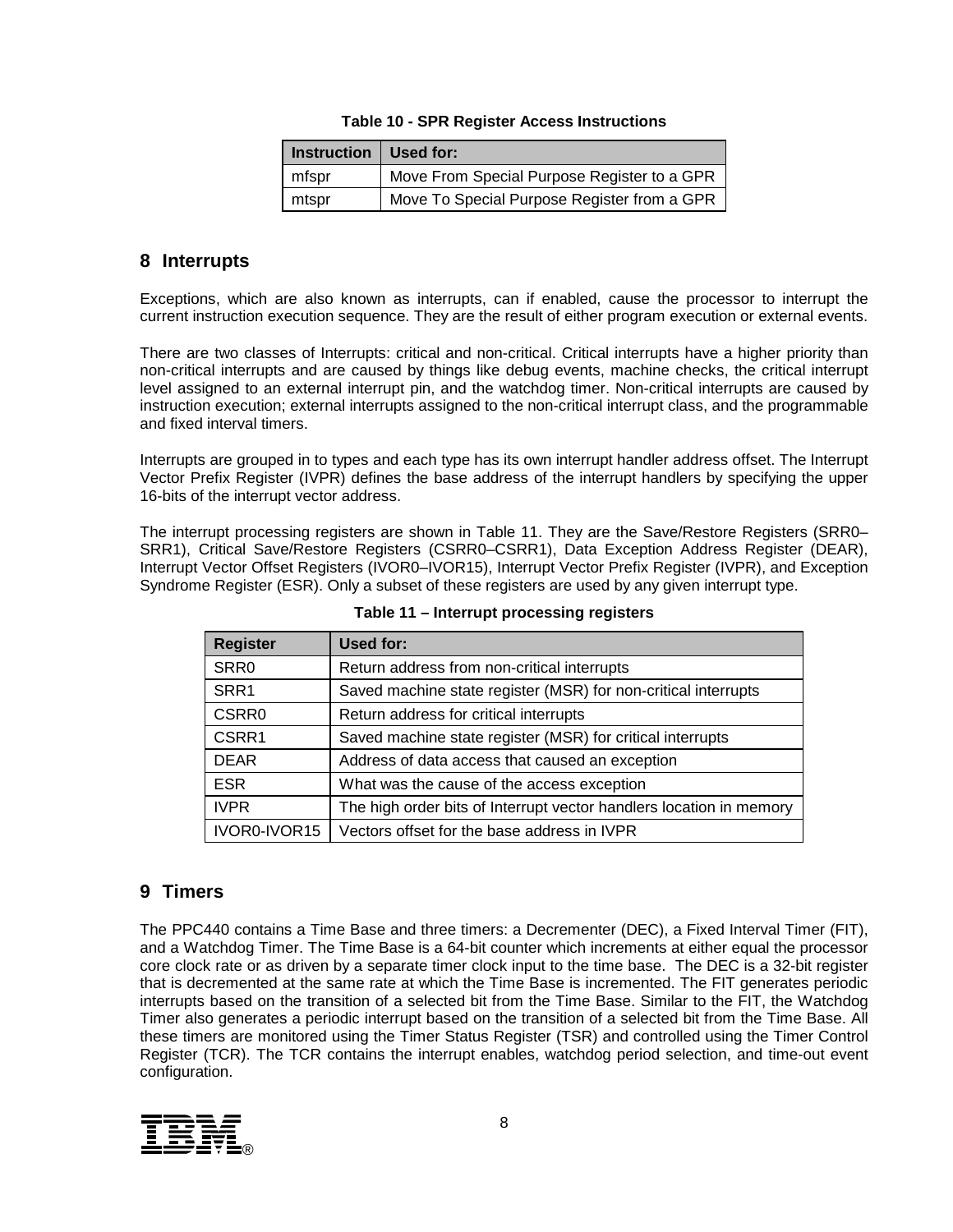These timer registers have specific instructions for access. The Time Base is accessed via two 32-bit special purpose registers, TBL which is the low-order 32-bits and TBU which is the high-order 32 bits of time base. The following code provides an example of reading the Time Base.

loop:<br>mfspr Rx,TBU # read TBU into GPR Rx<br>Ry,TBL # read TBL into GPR Ry mfspr Ry, TBL # read TBL into GPR Ry<br>mfspr Rz, TBU # read TBU again, this mfspr Rz,TBU # read TBU again, this time into GPR Rz cmpw  $Rz, Rx$  # see if old = new<br>bne  $loop$   $#$  loop/reread if ro # loop/reread if rollover occurred

The comparison and loop ensure that a consistent pair of values is obtained in case of a carry from the TBL to the TBU.

## **10 Processor Control**

The PPC440 core provides several registers for general processor control and status. Access to these registers is privileged.

The Machine State Register (MSR) controls interrupts, address translation and other processor functions.

The Processor Version Register (PVR) indicates the specific implementation of a processor. The PVR is a read-only register typically used to identify the specific processor core and chip implementation. Software can read the PVR to determine the processor core and chip hardware features. The PVR can be read into a GPR using **mfspr**.

The Processor Identification Register (PIR) indicates the specific instance of a processor in a multiprocessor system. The PIR is a read-only register that uniquely identifies a specific instance of a processor core, within a multi-processor configuration. This enables software to determine which processor it is running on. This capability is important for operating system software within multiprocessor configurations. The PIR can be read into a GPR using **mfspr**.

The Core Configuration Register 0 (CCR0) controls a number of special processor specific functions, including data cache and auxiliary processor operation, speculative instruction fetching, trace, and the operation of the cache block touch instructions. The CCR0 is written from a GPR using **mtspr**, and read into a GPR using **mfspr**.

The Reset Configuration (RSTCFG) is a read-only register that reports the values of certain fields of the translation look aside buffer (TLB) as supplied at reset.

#### **11 Cache**

The PPC440GP provides separate instruction and data cache controllers and arrays. These allow concurrent access and therefore minimize pipeline stalls. The instructions shown in table 12 and table 13 are provided to control the operation of the data and instruction caches. They are used to fill, flush, invalidate, and zero data cache blocks. There are also instructions to assist in debugging that can be used to read the tag and data arrays.

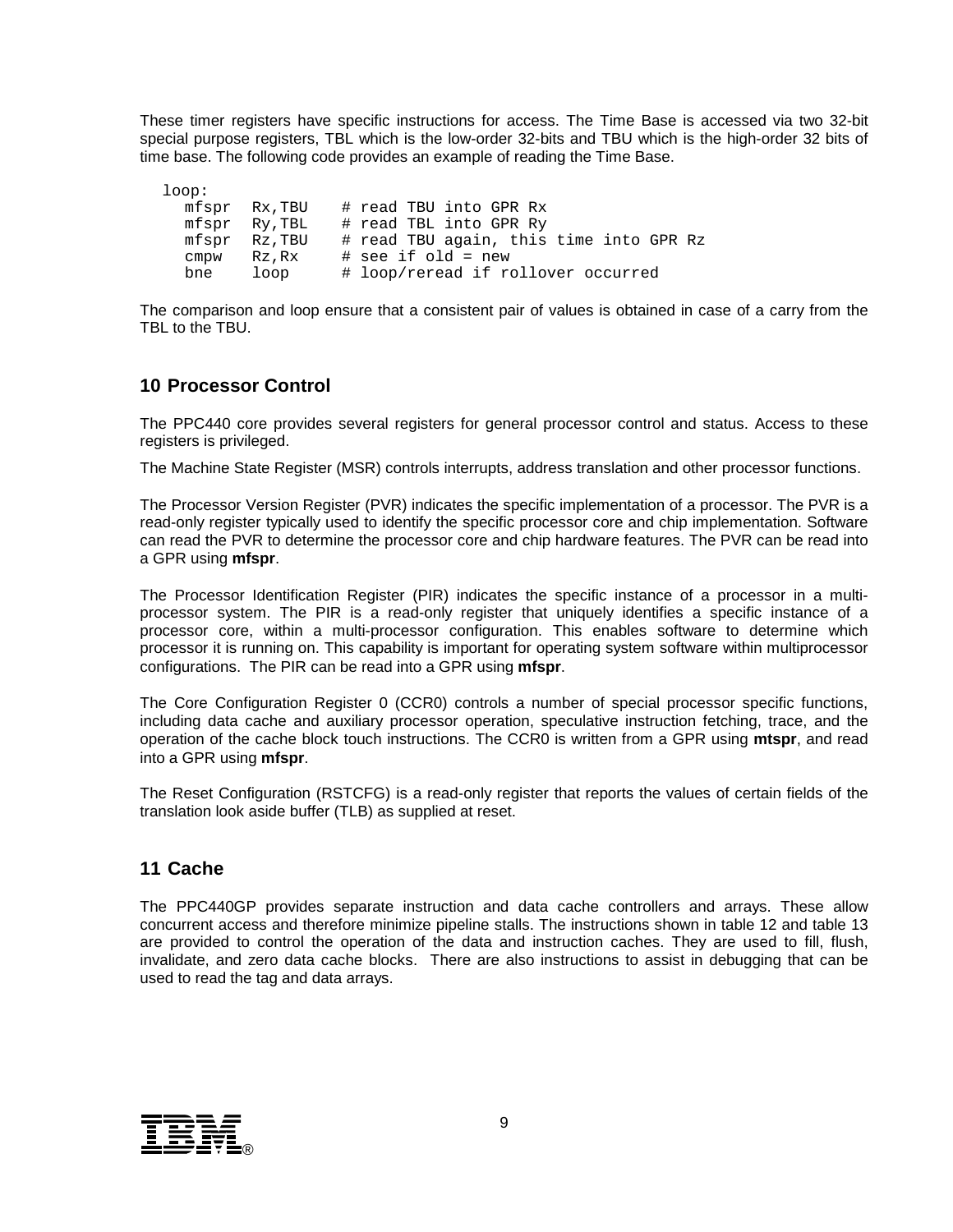| <b>Instruction</b> | Used for:                                                           |
|--------------------|---------------------------------------------------------------------|
| dcba               | Data Cache Block Allocate – treated as no operation                 |
| dcbf               | Data Cache Block Flush - copy block to storage and mark invalid     |
| dcbi               | Data Cache Block Invalidate - block marked invalid                  |
| dcbst              | Data Cache Block Store – copy block to storage and mark unmodified  |
| dcbt               | Data Cache Block Touch - pre-read data into cache block             |
| dcbtst             | Data Cache Block Touch for Store – pre-read data for future storage |
| dcbz               | Data Cache Block Zero - set cache block to zero                     |

#### **Table 12 - Data Cache Management Instructions**

#### **Table 13 – Instruction Cache Management Instructions**

| I Instruction   Used for: |                                                                  |
|---------------------------|------------------------------------------------------------------|
| icbi                      | Instruction Cache Block Invalidate - mark block invalid          |
| icbt                      | Instruction Cache Block Touch - pre-read instructions into cache |

#### **12 Conclusion**

The PowerPC 440 provides a high performance implementation of the Book E architecture while providing backwards compatibility with existing PowerPC application programs. The Book E instruction set is enhanced to support real-time embedded control and supervisory applications.

#### **13 References**

The following references are presented in a suggested reading order progressing from a comprehensive overview through the standards documents from most PowerPC specific to most general.

- *The PowerPC 440 Core,* IBM, September 1999. This technical white paper discusses the architecture and implementation of the first Book E compliant microprocessor core from IBM. http://www.chips.ibm.com/products/powerpc/cores/440\_wp.pdf
- Book E PowerPC Architecture Enhanced for Embedded Applications, IBM, March 2000. http://www-3.ibm.com/chips/techlib/techlib.nsf/pages/main